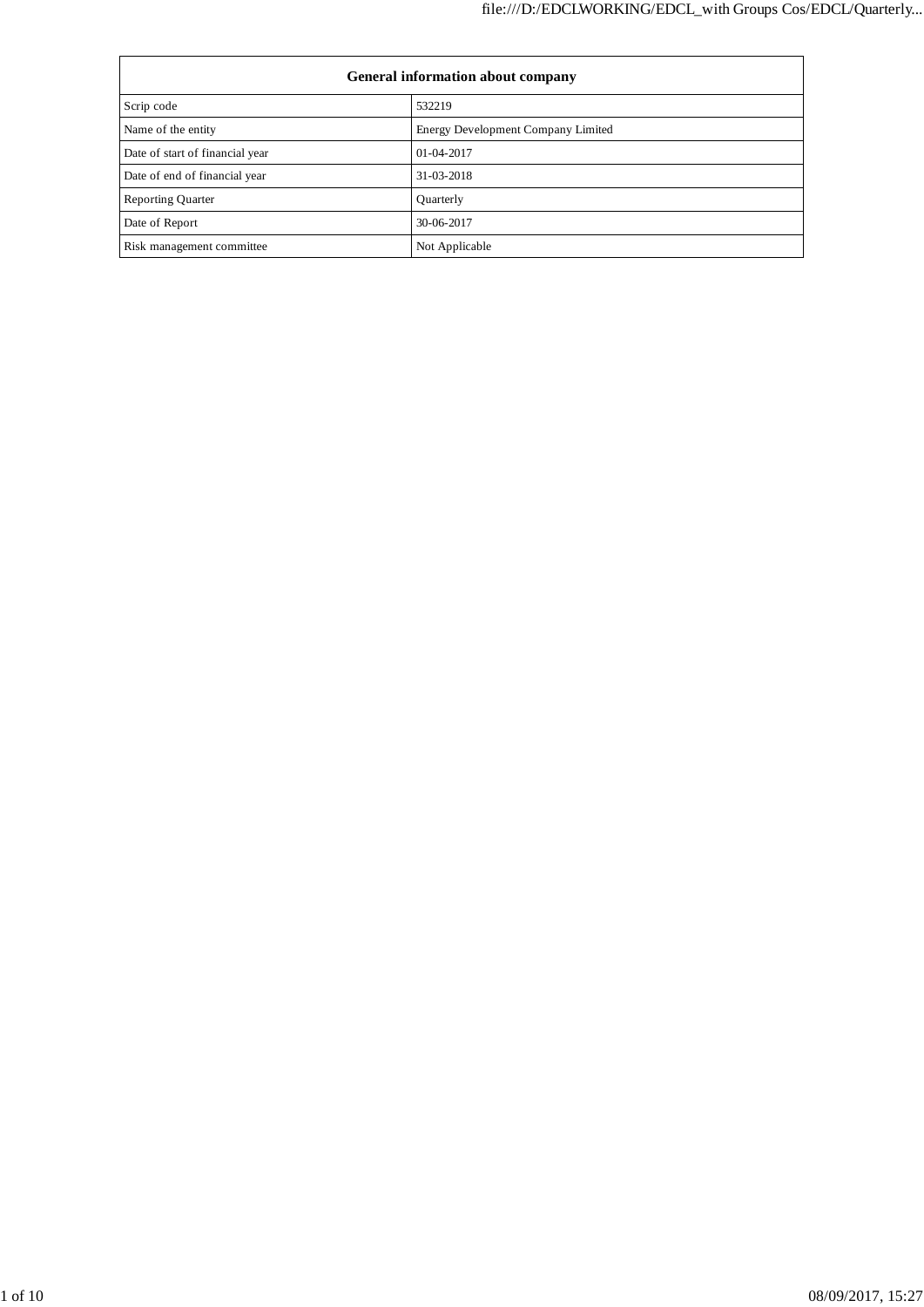|                | <b>Annexure I</b>                                                                                            |                            |            |            |                                                                                      |                            |                               |                                                  |                      |                                             |                                                                                                                                                       |                                                                                                                                                                             |                                                                                                                                                                                                                  |              |
|----------------|--------------------------------------------------------------------------------------------------------------|----------------------------|------------|------------|--------------------------------------------------------------------------------------|----------------------------|-------------------------------|--------------------------------------------------|----------------------|---------------------------------------------|-------------------------------------------------------------------------------------------------------------------------------------------------------|-----------------------------------------------------------------------------------------------------------------------------------------------------------------------------|------------------------------------------------------------------------------------------------------------------------------------------------------------------------------------------------------------------|--------------|
|                | Annexure I to be submitted by listed entity on quarterly basis                                               |                            |            |            |                                                                                      |                            |                               |                                                  |                      |                                             |                                                                                                                                                       |                                                                                                                                                                             |                                                                                                                                                                                                                  |              |
|                | I. Composition of Board of Directors<br>Disclosure of notes on composition of board of directors explanatory |                            |            |            |                                                                                      |                            |                               |                                                  |                      |                                             |                                                                                                                                                       |                                                                                                                                                                             |                                                                                                                                                                                                                  |              |
|                |                                                                                                              |                            |            |            | Is there any change in information of board of directors compare to previous quarter |                            |                               |                                                  |                      |                                             |                                                                                                                                                       |                                                                                                                                                                             |                                                                                                                                                                                                                  |              |
| Sr             | Title<br>(Mr)<br>Ms)                                                                                         | Name<br>of the<br>Director | PAN        | <b>DIN</b> | Category 1<br>of directors                                                           | Category 2<br>of directors | Category<br>3 of<br>directors | Date of<br>appointment<br>in the<br>current term | Date of<br>cessation | Tenure<br>of<br>director<br>(in)<br>months) | No of<br>Directorship<br>in listed<br>entities<br>including<br>this listed<br>entity<br>(Refer<br>Regulation<br>$25(1)$ of<br>Listing<br>Regulations) | Number<br>of<br>memberships<br>in Audit/<br>Stakeholder<br>Committee(s)<br>including this<br>listed entity<br>(Refer<br>Regulation<br>$26(1)$ of<br>Listing<br>Regulations) | No of<br>post of<br>Chairperson<br>in Audit/<br>Stakeholder<br>Committee<br>held in<br>listed<br>entities<br>including<br>this listed<br>entity<br>(Refer<br>Regulation<br>$26(1)$ of<br>Listing<br>Regulations) | <b>Notes</b> |
| 1              | Mr                                                                                                           | Amar<br>Singh              | AKLPS6975M | 00165567   | Non-<br>Executive -<br>Non<br>Independent<br>Director                                | Chairperson                |                               | 05-02-1996                                       |                      |                                             | 1                                                                                                                                                     | $\mathbf{0}$                                                                                                                                                                | $\mathbf{0}$                                                                                                                                                                                                     |              |
| $\overline{c}$ | Mr                                                                                                           | Sanjiv<br>Saraf            | ABDPS3141C | 00506650   | Executive<br>Director                                                                | Not<br>Applicable          |                               | 01-04-2017                                       |                      |                                             | $\mathbf{1}$                                                                                                                                          | $\sqrt{2}$                                                                                                                                                                  | $\boldsymbol{0}$                                                                                                                                                                                                 |              |
| 3              | Mrs                                                                                                          | Pankaja<br>Kumari<br>Singh | ALMPS8920J | 00199454   | Non-<br>Executive -<br>Non<br>Independent<br>Director                                | Not<br>Applicable          |                               | 05-02-1996                                       |                      |                                             | 1                                                                                                                                                     | $\mathbf{0}$                                                                                                                                                                | $\mathbf{1}$                                                                                                                                                                                                     |              |
| 4              | Mr                                                                                                           | Sanjay<br>Kumar<br>Gupta   | ADVPG1446N | 01538117   | Non-<br>Executive -<br>Non<br>Independent<br>Director                                | Not<br>Applicable          |                               | 18-09-2014                                       |                      |                                             | 1                                                                                                                                                     | $\overline{c}$                                                                                                                                                              | $\mathbf{0}$                                                                                                                                                                                                     |              |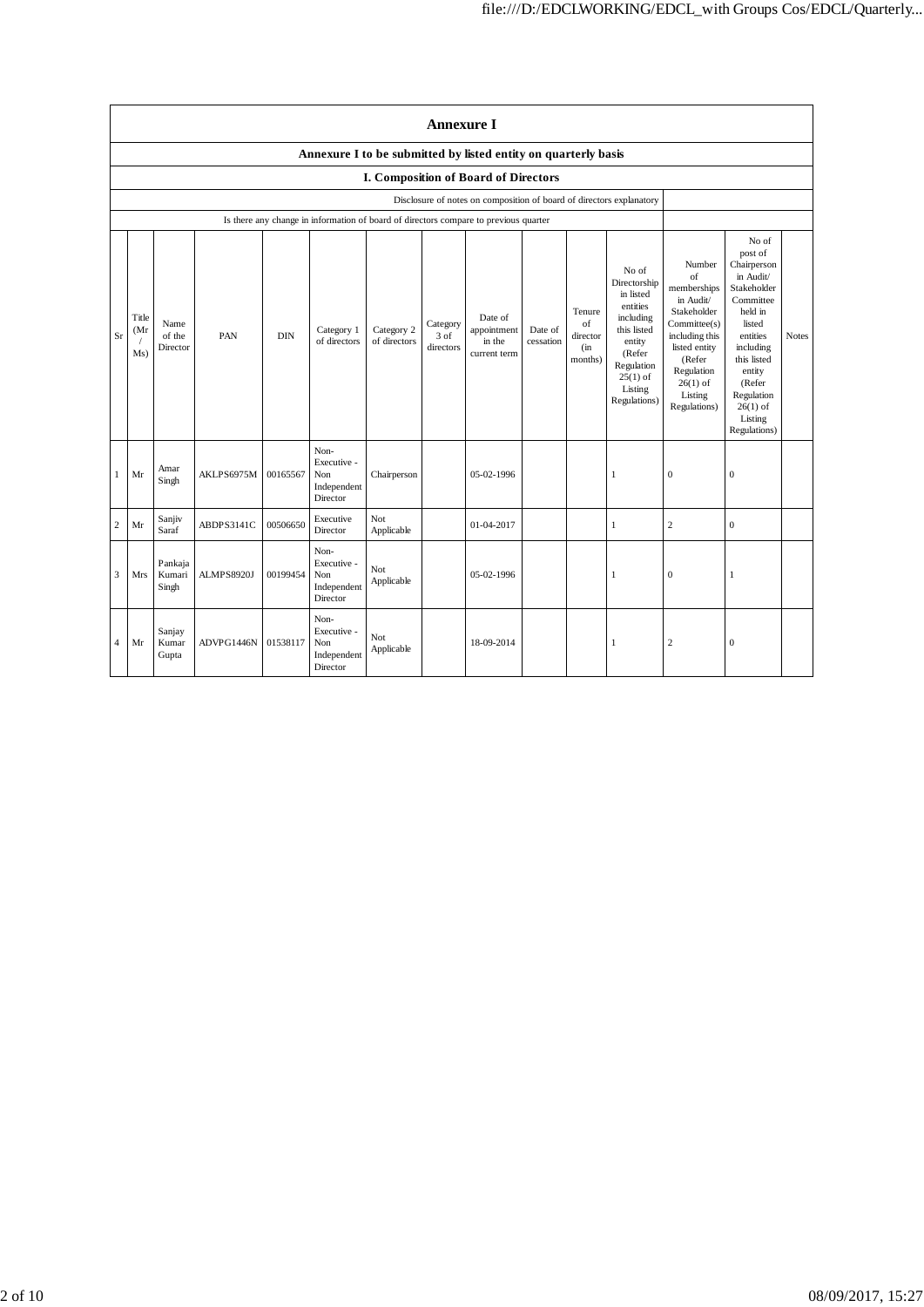|    | <b>Annexure I</b>                                              |                            |            |            |                                                |                                 |                               |                                                  |                      |                                               |                                                                                                                                                       |                                                                                                                                                                             |                                                                                                                                                                                                                  |              |
|----|----------------------------------------------------------------|----------------------------|------------|------------|------------------------------------------------|---------------------------------|-------------------------------|--------------------------------------------------|----------------------|-----------------------------------------------|-------------------------------------------------------------------------------------------------------------------------------------------------------|-----------------------------------------------------------------------------------------------------------------------------------------------------------------------------|------------------------------------------------------------------------------------------------------------------------------------------------------------------------------------------------------------------|--------------|
|    | Annexure I to be submitted by listed entity on quarterly basis |                            |            |            |                                                |                                 |                               |                                                  |                      |                                               |                                                                                                                                                       |                                                                                                                                                                             |                                                                                                                                                                                                                  |              |
|    | I. Composition of Board of Directors                           |                            |            |            |                                                |                                 |                               |                                                  |                      |                                               |                                                                                                                                                       |                                                                                                                                                                             |                                                                                                                                                                                                                  |              |
| Sr | Title<br>(Mr)<br>Ms)                                           | Name<br>of the<br>Director | PAN        | <b>DIN</b> | Category 1<br>of directors                     | Category<br>$2$ of<br>directors | Category<br>3 of<br>directors | Date of<br>appointment<br>in the<br>current term | Date of<br>cessation | Tenure<br>of<br>director<br>$\sin$<br>months) | No of<br>Directorship<br>in listed<br>entities<br>including<br>this listed<br>entity<br>(Refer<br>Regulation<br>$25(1)$ of<br>Listing<br>Regulations) | Number<br>of<br>memberships<br>in Audit/<br>Stakeholder<br>Committee(s)<br>including this<br>listed entity<br>(Refer<br>Regulation<br>$26(1)$ of<br>Listing<br>Regulations) | No of<br>post of<br>Chairperson<br>in Audit/<br>Stakeholder<br>Committee<br>held in<br>listed<br>entities<br>including<br>this listed<br>entity<br>(Refer<br>Regulation<br>$26(1)$ of<br>Listing<br>Regulations) | <b>Notes</b> |
| 5  | Mr                                                             | Gouri<br>Prasad<br>Goenka  | AECPG8809F | 00030302   | Non-<br>Executive -<br>Independent<br>Director | Not<br>Applicable               |                               | 18-09-2014                                       |                      | 33                                            | 6                                                                                                                                                     | $\mathbf{0}$                                                                                                                                                                | 1                                                                                                                                                                                                                |              |
| 6  | Mr                                                             | Anil<br>Gupta              | AEEPG2776D | 00079399   | Non-<br>Executive -<br>Independent<br>Director | Not<br>Applicable               |                               | 11-08-2014                                       |                      | 34                                            | 3                                                                                                                                                     | 1                                                                                                                                                                           | 1                                                                                                                                                                                                                |              |
| 7  | Mr                                                             | Bijay<br>Kumar<br>Garodia  | ACCPG4986F | 00044379   | Non-<br>Executive -<br>Independent<br>Director | Not<br>Applicable               |                               | 13-11-2014                                       |                      | 31                                            | $\sqrt{2}$                                                                                                                                            | $\mathbf{0}$                                                                                                                                                                | $\mathbf{0}$                                                                                                                                                                                                     |              |
| 8  | Mr                                                             | Vijoy<br>Kumar             | AIEPK9530B | 02970626   | Non-<br>Executive -<br>Independent<br>Director | Not<br>Applicable               |                               | 18-09-2014                                       |                      | 33                                            | $\overline{c}$                                                                                                                                        | $\overline{4}$                                                                                                                                                              | 1                                                                                                                                                                                                                |              |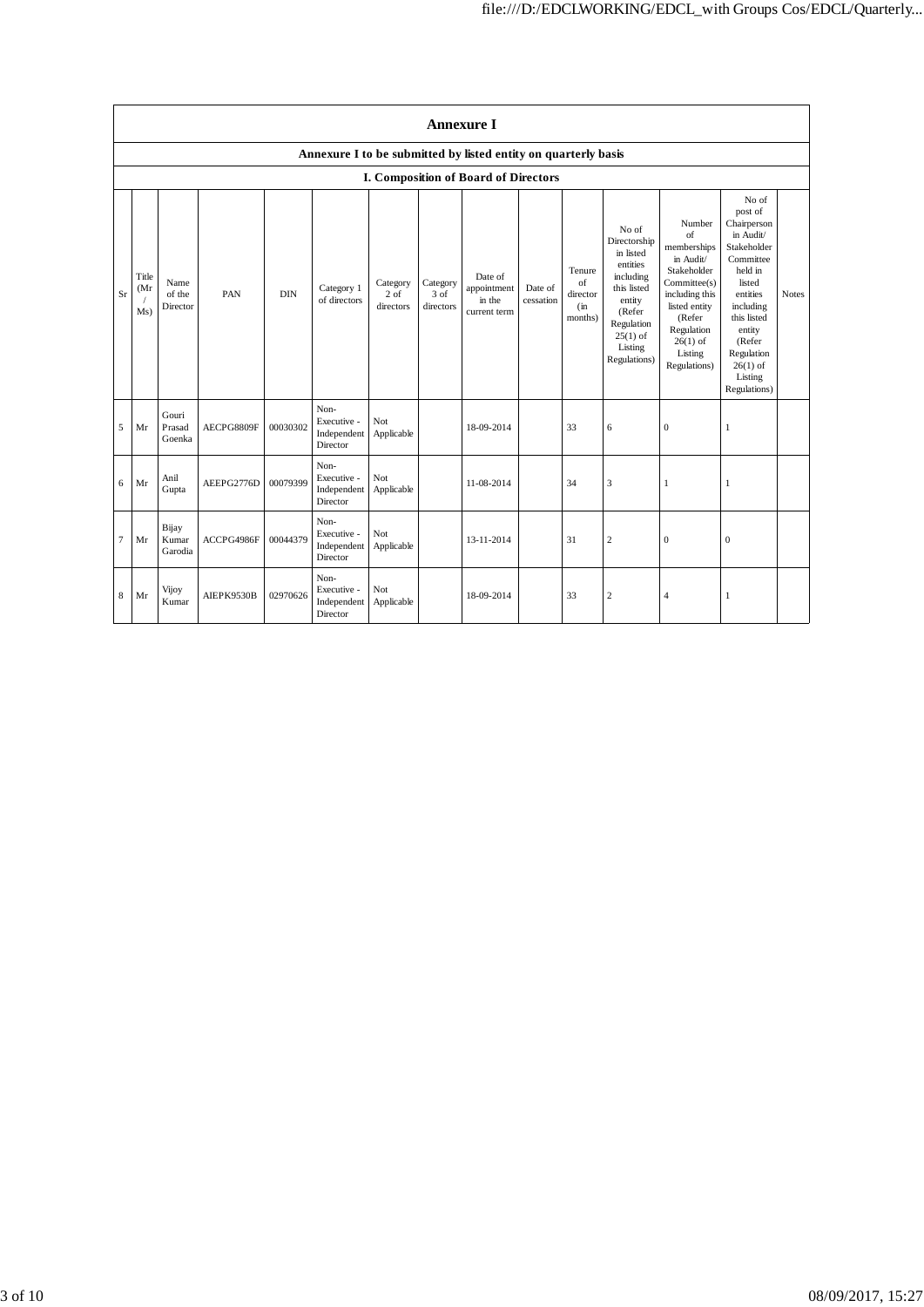|    | <b>Annexure 1</b>                                                            |                              |                                                              |                            |                            |  |  |  |  |  |
|----|------------------------------------------------------------------------------|------------------------------|--------------------------------------------------------------|----------------------------|----------------------------|--|--|--|--|--|
|    | <b>II. Composition of Committees</b>                                         |                              |                                                              |                            |                            |  |  |  |  |  |
|    |                                                                              |                              | Disclosure of notes on composition of committees explanatory |                            |                            |  |  |  |  |  |
|    | Is there any change in information of committees compare to previous quarter |                              |                                                              |                            |                            |  |  |  |  |  |
| Sr | Name Of<br>Committee                                                         | Name of Committee<br>members | Category 1 of directors                                      | Category 2 of<br>directors | Name of other<br>committee |  |  |  |  |  |
|    | Audit Committee                                                              | Vijov Kumar                  | Non-Executive - Independent<br>Director                      | Chairperson                |                            |  |  |  |  |  |
| 2  | <b>Audit Committee</b>                                                       | Anil Gupta                   | Non-Executive - Independent<br>Director                      | Member                     |                            |  |  |  |  |  |
| 3  | <b>Audit Committee</b>                                                       | Sanjay Kumar Gupta           | Non-Executive - Non Independent<br>Director                  | Member                     |                            |  |  |  |  |  |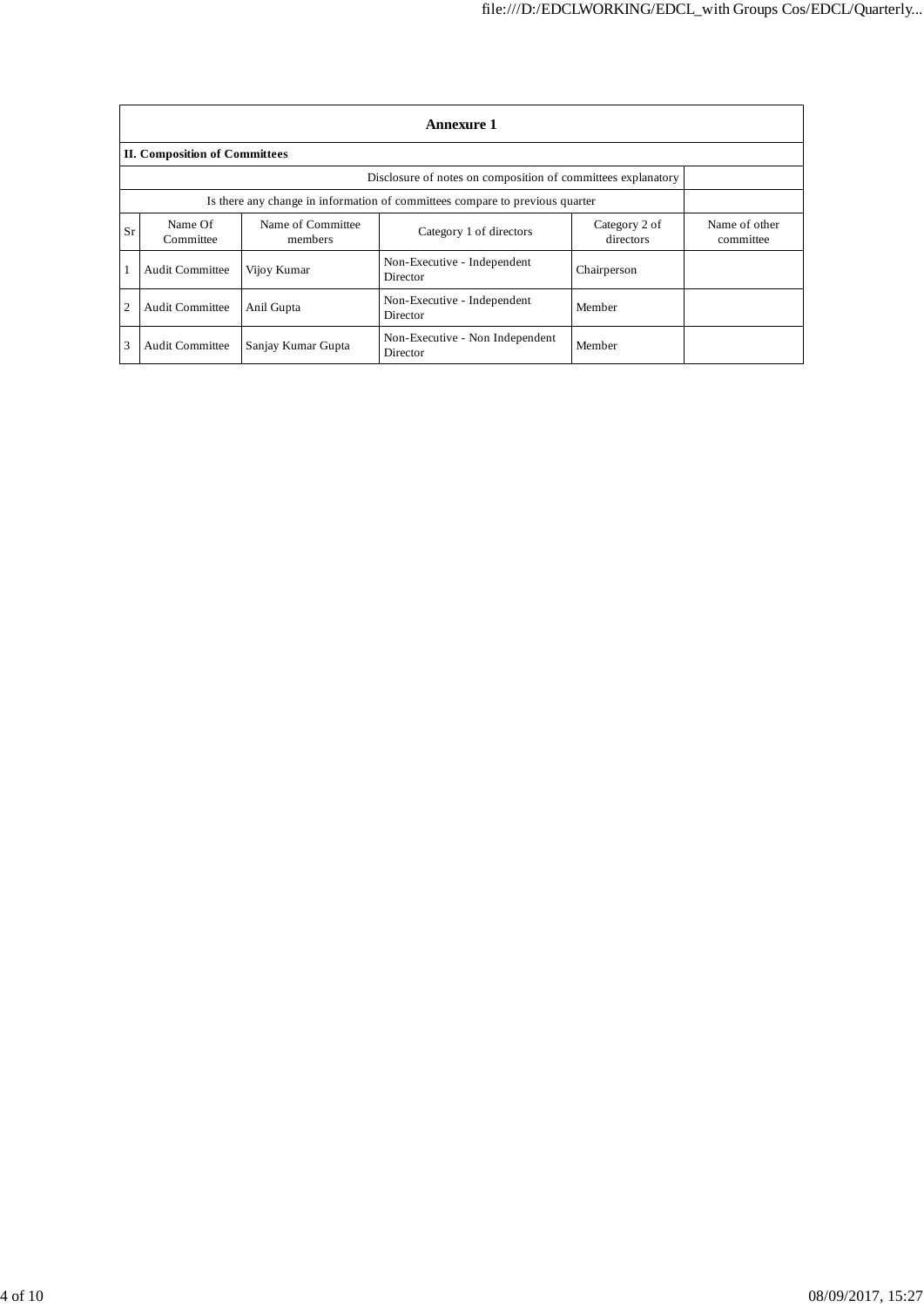| <b>Annexure 1</b>                         |                                                        |                                                                  |                                                                |  |  |  |  |
|-------------------------------------------|--------------------------------------------------------|------------------------------------------------------------------|----------------------------------------------------------------|--|--|--|--|
| <b>Annexure 1</b>                         |                                                        |                                                                  |                                                                |  |  |  |  |
| <b>III. Meeting of Board of Directors</b> |                                                        |                                                                  |                                                                |  |  |  |  |
|                                           |                                                        | Disclosure of notes on meeting of board of directors explanatory |                                                                |  |  |  |  |
| <b>Sr</b>                                 | Date(s) of meeting (if any) in the<br>previous quarter | $Date(s)$ of meeting (if any) in the<br>current quarter          | Maximum gap between any two consecutive (in<br>number of days) |  |  |  |  |
|                                           | 12-02-2017                                             |                                                                  |                                                                |  |  |  |  |
| 2                                         |                                                        | 29-05-2017                                                       | 105                                                            |  |  |  |  |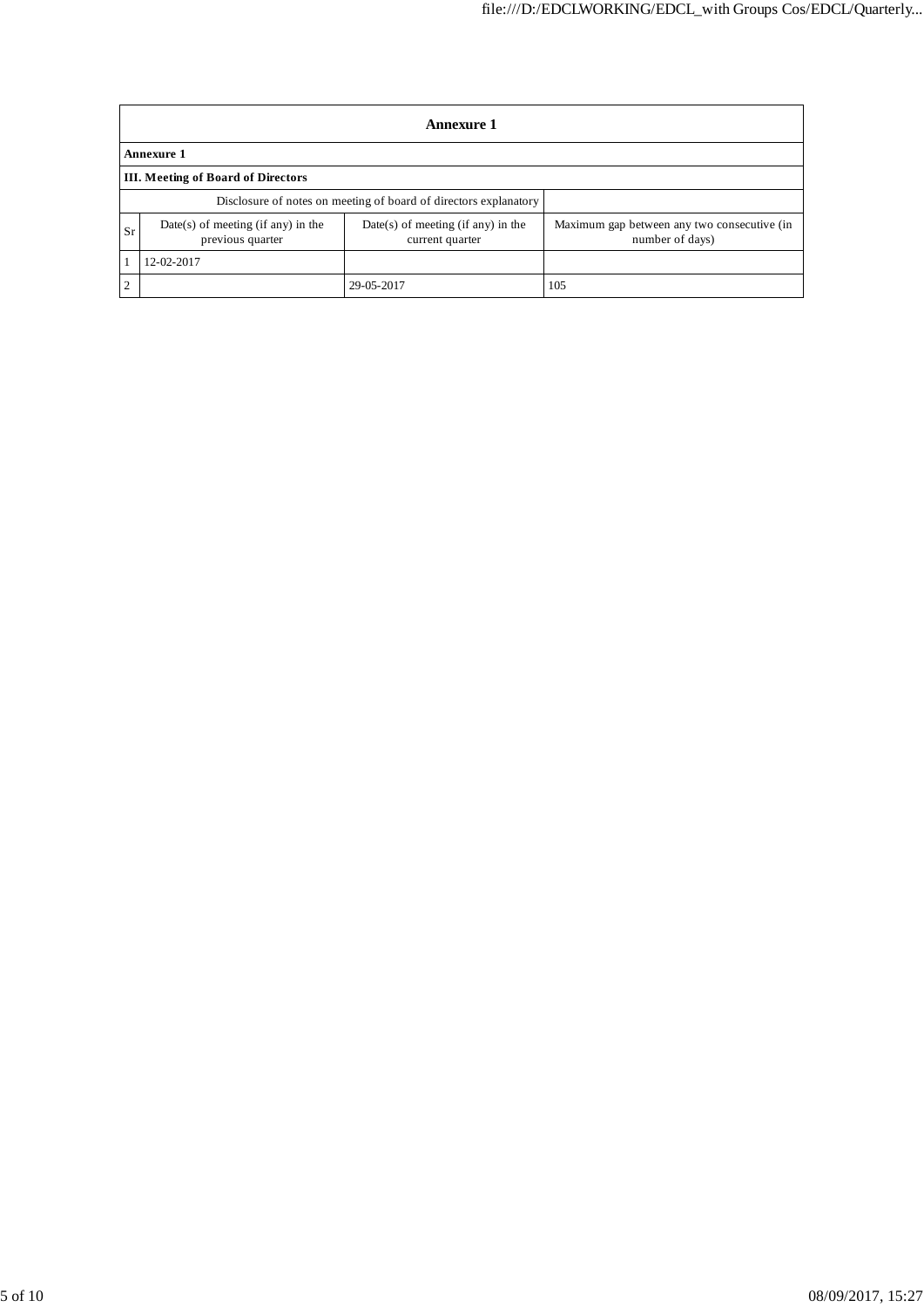|           | <b>Annexure 1</b>                                        |                                                                        |                                                     |                                           |                                                                        |                                                                               |                               |  |  |
|-----------|----------------------------------------------------------|------------------------------------------------------------------------|-----------------------------------------------------|-------------------------------------------|------------------------------------------------------------------------|-------------------------------------------------------------------------------|-------------------------------|--|--|
|           | <b>IV. Meeting of Committees</b>                         |                                                                        |                                                     |                                           |                                                                        |                                                                               |                               |  |  |
|           | Disclosure of notes on meeting of committees explanatory |                                                                        |                                                     |                                           |                                                                        |                                                                               |                               |  |  |
| <b>Sr</b> | Name of<br>Committee                                     | $Date(s)$ of meeting<br>of the committee<br>in the relevant<br>quarter | Whether<br>requirement of<br>Ouorum met<br>(Yes/No) | Requirement of<br>Quorum met<br>(details) | $Date(s)$ of meeting<br>of the committee<br>in the previous<br>quarter | Maximum gap<br>between any two<br>consecutive meetings<br>(in number of days) | Name of<br>other<br>committee |  |  |
|           | Audit<br>Committee                                       | 29-05-2017                                                             | Yes                                                 | 3 Members<br>present                      | 12-02-2017                                                             | 105                                                                           |                               |  |  |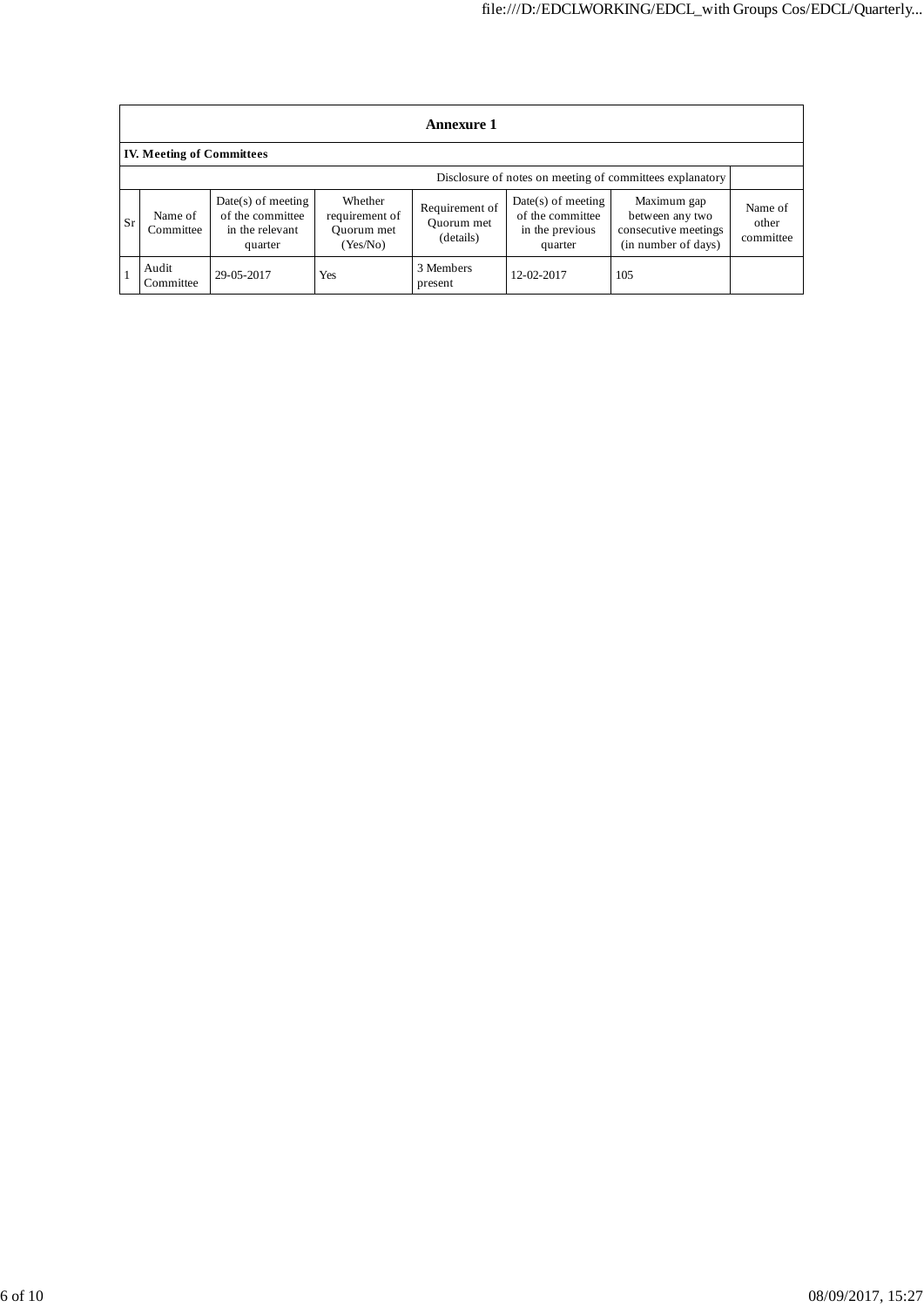|    | <b>Annexure 1</b>                                                                                         |                                  |                                                                    |  |  |  |  |  |  |
|----|-----------------------------------------------------------------------------------------------------------|----------------------------------|--------------------------------------------------------------------|--|--|--|--|--|--|
|    | V. Related Party Transactions                                                                             |                                  |                                                                    |  |  |  |  |  |  |
| Sr | Subject                                                                                                   | Compliance status<br>(Yes/No/NA) | If status is "No" details of non-<br>compliance may be given here. |  |  |  |  |  |  |
|    | Whether prior approval of audit committee obtained                                                        | Yes                              |                                                                    |  |  |  |  |  |  |
| 2  | Whether shareholder approval obtained for material RPT                                                    | NA.                              |                                                                    |  |  |  |  |  |  |
|    | Whether details of RPT entered into pursuant to omnibus<br>approval have been reviewed by Audit Committee | Yes                              |                                                                    |  |  |  |  |  |  |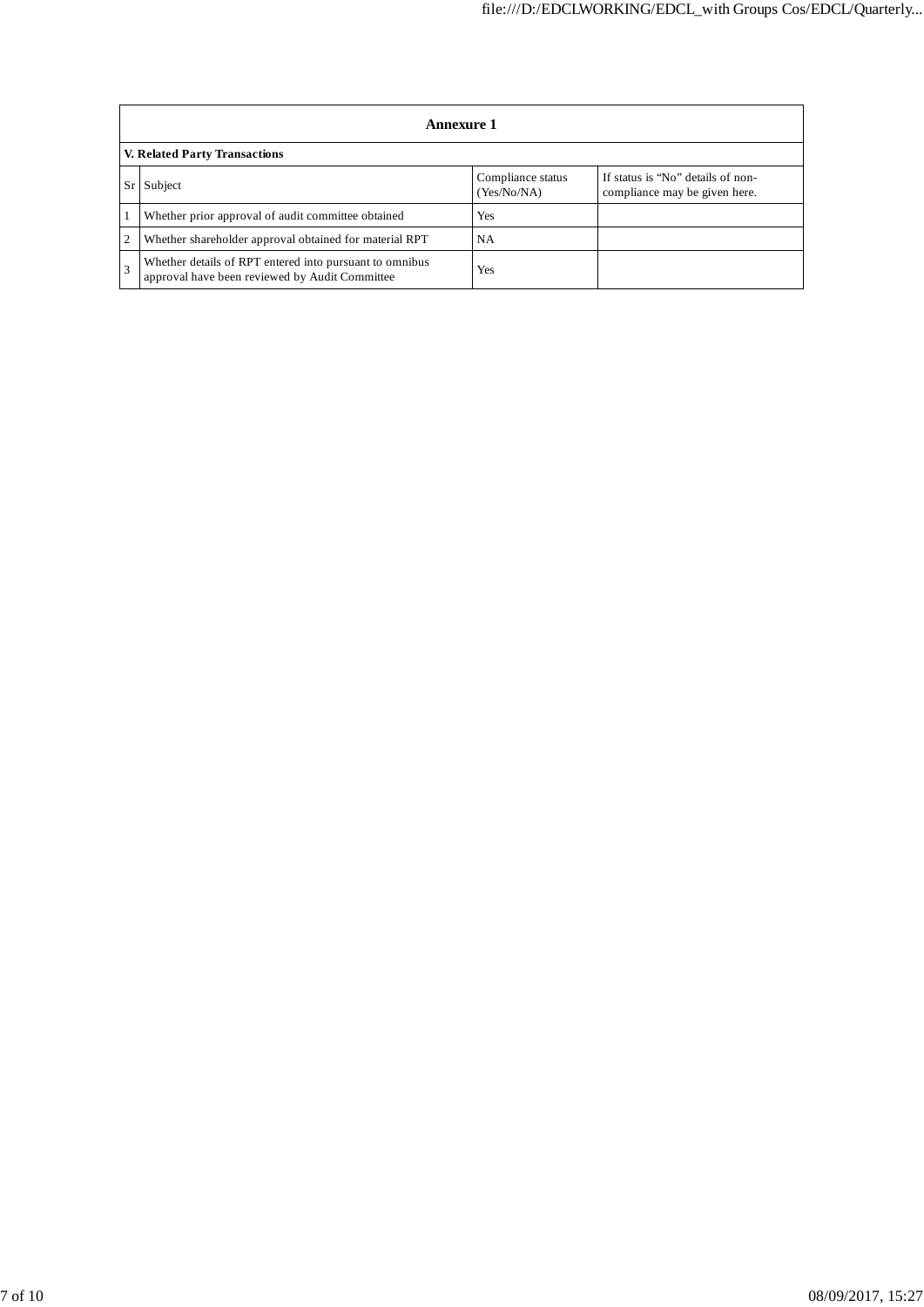| <b>Annexure 1</b>        |                                                                                                                                                                                                                 |                               |  |  |  |  |  |
|--------------------------|-----------------------------------------------------------------------------------------------------------------------------------------------------------------------------------------------------------------|-------------------------------|--|--|--|--|--|
| <b>VI.</b> Affirmations  |                                                                                                                                                                                                                 |                               |  |  |  |  |  |
|                          | Sr Subject                                                                                                                                                                                                      | Compliance status<br>(Yes/No) |  |  |  |  |  |
| $\mathbf{1}$             | The composition of Board of Directors is in terms of SEBI (Listing obligations and disclosure requirements)<br>Regulations, 2015                                                                                | Yes                           |  |  |  |  |  |
| $\overline{2}$           | The composition of the following committees is in terms of SEBI(Listing obligations and disclosure<br>requirements) Regulations, 2015 a. Audit Committee                                                        | Yes                           |  |  |  |  |  |
| $\overline{\mathbf{3}}$  | The composition of the following committees is in terms of SEBI(Listing obligations and disclosure<br>requirements) Regulations, 2015. b. Nomination & remuneration committee                                   | Yes                           |  |  |  |  |  |
| $\overline{4}$           | The composition of the following committees is in terms of SEBI(Listing obligations and disclosure<br>requirements) Regulations, 2015. c. Stakeholders relationship committee                                   | Yes                           |  |  |  |  |  |
| $\overline{\phantom{0}}$ | The composition of the following committees is in terms of SEBI(Listing obligations and disclosure<br>requirements) Regulations, 2015. d. Risk management committee (applicable to the top 100 listed entities) | <b>NA</b>                     |  |  |  |  |  |
| 6                        | The committee members have been made aware of their powers, role and responsibilities as specified in SEBI<br>(Listing obligations and disclosure requirements) Regulations, 2015.                              | Yes                           |  |  |  |  |  |
| $\overline{7}$           | The meetings of the board of directors and the above committees have been conducted in the manner as<br>specified in SEBI (Listing obligations and disclosure requirements) Regulations, 2015.                  | Yes                           |  |  |  |  |  |
| 8                        | This report and/or the report submitted in the previous quarter has been placed before Board of Directors.                                                                                                      | Yes                           |  |  |  |  |  |